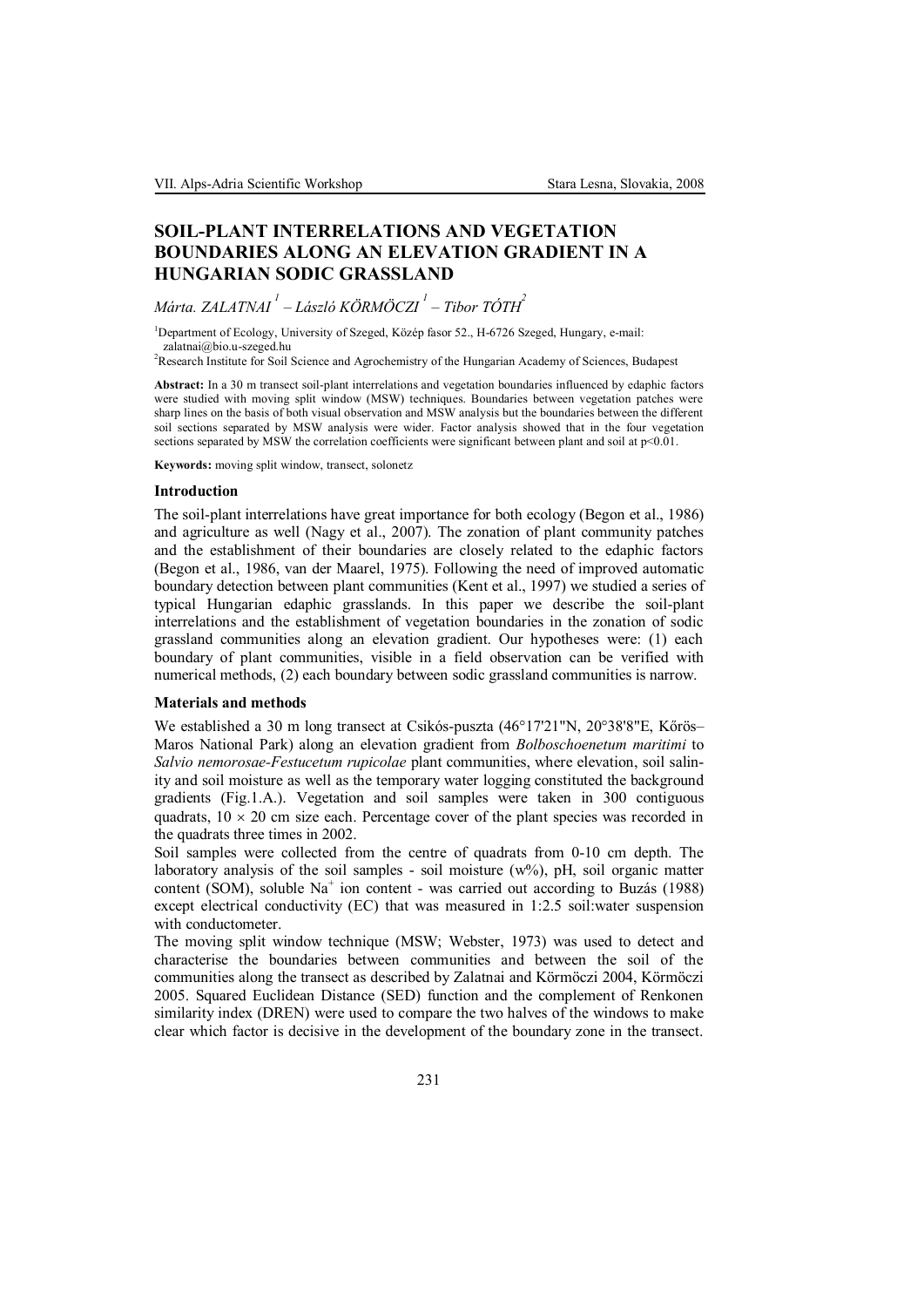The significance of the peaks was tested with the Z-score transformation of the values of the two functions (Cornelius and Reynolds, 1991). Plotting the average Z-score transformed values of the SED and DREN functions vs. the window midpoint position resulted in a profile diagram where a significant peak is identified as a vegetation boundary. We computed the values of the function in several scales (half window sizes) from 1 to 20. Average Z-scores greater than 1.65 are considered significant at  $p<0.05$ . The seasonal results were averaged in the profile diagram.

The measured abiotic parameters (elevation, pH, organic matter, soil moisture, soluble Na<sup>+</sup> ion content, EC) were also analyzed by MSW using SED function, but before the analysis they were standardized by the range. In the four vegetation sections separated by MSW (Fig.1.E.), we examined the relationships between the above abiotic parameters and the abundance values of plant species via factor analysis (Tóth et al., 1995). In each section we computed the Pearson-correlation coefficient between the respective first factors of abiotic parameters and of the frequency values of plant species with SPSS<sub>11</sub>.

# **Results and discussion**

The peaks of MSW analysis (both vegetation and soil data) coincided well with the three visual boundaries of the plant community patches (Fig 1. A, D, E).

The boundaries were sharp lines between the plant community patches on the basis of both visual observation and MSW analysis (Fig.1.A,E) while the boundaries were wider between the different soil sections on the basis of the MSW analysis (Fig.1.D).

The pair-wise correlations were significant  $(p<0.01)$  between the measured abiotic parameters except between w% and soluble  $Na<sup>+</sup>$  ion content and between w% and EC (data not shown), indicating that the sodic grassland had very strong organization. The primary factor was the elevation, along which two basic segments can be delineated: the area of temporary waterlogging (also determining soil moisture content), covered by *Bolboschoenetum maritimi* and the "dry" sodic segment starting with *Artemisio-Festucetum pseudovinae* community. *Puccinellietum limosae* community was covered only occasionally by standing water. The secondary factors of soil salinity, sodicity and alkalinity were very strongly correlated in this solonetzic soil, showing minimum mean values in the dry community of *Salvio-Festucetum rupicolae*, maximum in the *Pucccinellietum limosae* and smaller mean in *Bolboschoenetum maritimi*. Soil organic matter was limited by salinity, consequently showed the minimum in the *Puccinellietum limosae* and maximum in the highest part (Fig.1.B).

The results of the factor analysis showed that in the four vegetation sections separated by MSW the correlation coefficients were significant  $(p<0.01)$  between the soil parameters and the abundance values of the plant populations (data not shown).

At the first boundary, between the *Bolboschoenetum maritimi* and *Puccinellietum limosae* there was significant peak only with DREN function (Fig.1.E). Because DREN is more sensitive to the changes of the species composition than SED (Körmöczi, 2005) it seemed that in this point the compositional change was larger than the abundance change (Fig 1.E) due to the few species (4-5 species per communities). At this boundary the analysis of the soil parameters did not show significant boundary because only the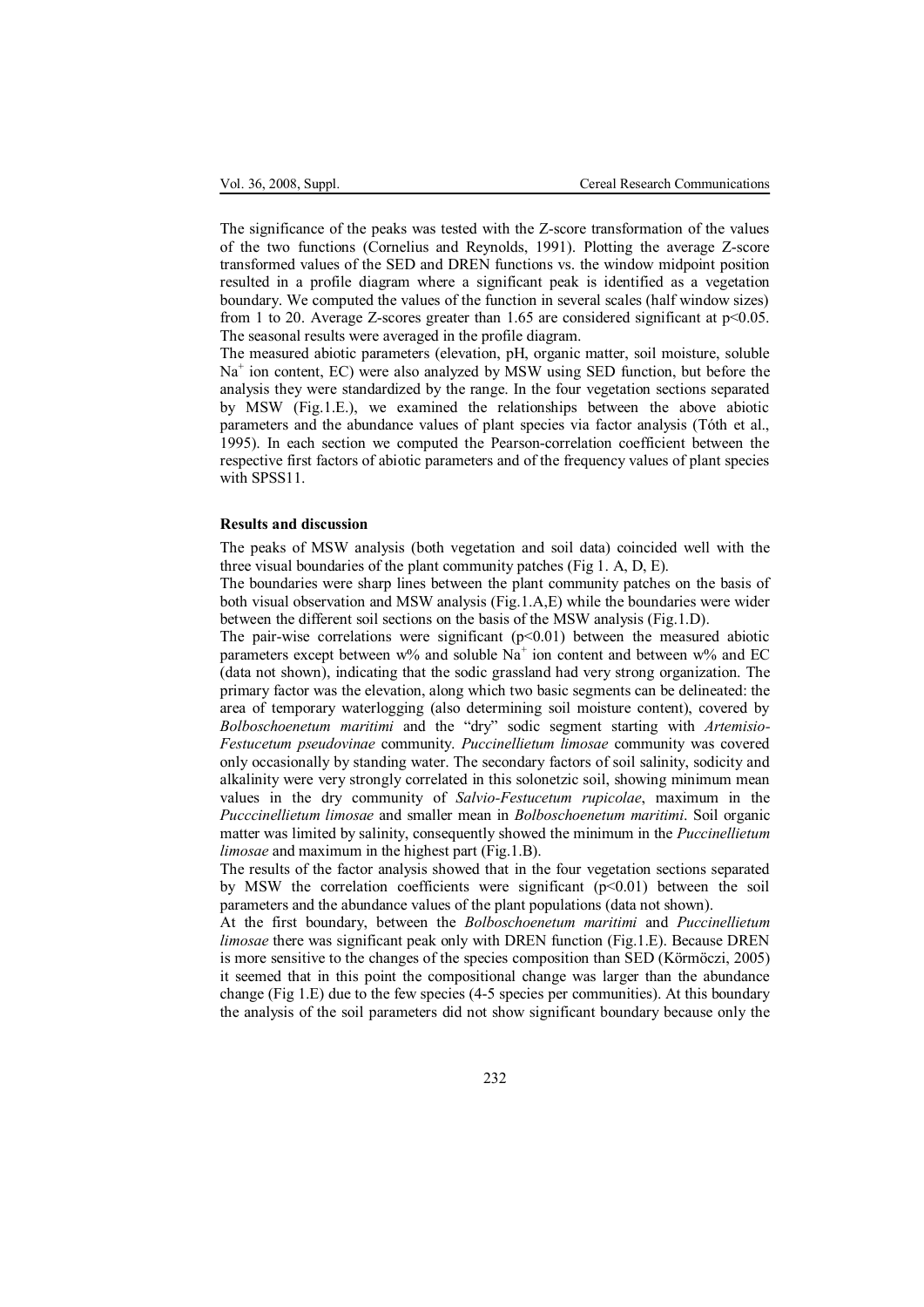

soil moisture and the soil organic matter changed considerably, soil salinity did not change but had large variability in this section (Fig 1. B, C).

*Figure 1.* **A.** Elevation profile of the transect. Arrows indicate the visually detected boundaries of the plant communities. **B.** Changes of soil moisture (w%), soil organic matter (SOM) and pH along the transect. **C.** Changes of EC and Na<sup>+</sup> ion content– along the transect **D.** The Z-score profile diagram of the soil data along the transect. **E.** The Z-score profile diagram of vegetation data with SED and DREN function along the transect. Dotted vertical lines belong to the peaks of the Z-score profile of the vegetation data.

At the second boundary between *Puccinellietum limosae* and *Artemisio-Festucetum pseudovinae* the MSW analysis showed significant peaks of both compositional and abundance changes (Fig.1. E) in the same position of the transect which coincided with the visual boundaries, too. The MSW analysis of the soil parameters (Fig1.D) showed significant twin peaks (between 7 and 8 m), which showed a wider boundary according to Körmöczi 2005. At the twin peaks there were abrupt changes in the values of each soil parameter but between the two peaks there were continuous changes.

At the third boundary between the *Artemisio-Festucetum pseudovinae* and *Salvio-Festucetum rupicolae* there were significant peaks with both SED and DREN in the same position  $(19.5 \text{ m})$  (Fig.1.E), which coincided well with the visual vegetation boundary. In the MSW profile of the soil parameters significant twin peaks emerged